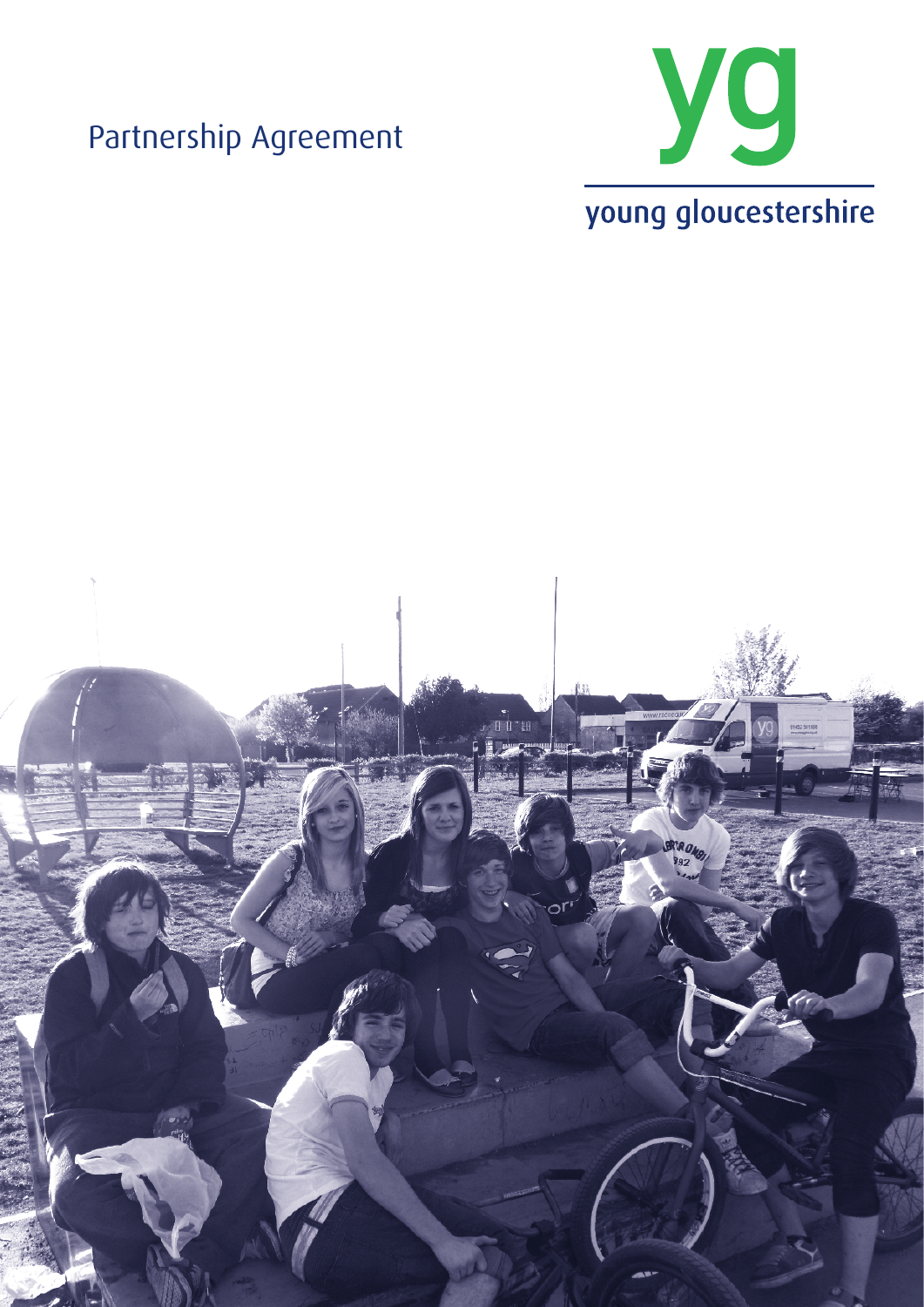## Partnership Agreement

### Who are Young Gloucestershire?

Working with young people to; engage, encourage, enable, enjoy and empower.

With foundations in youth work growing since 1945, Young Gloucestershire are proud to be a leading youth organisation in the county; providing high quality youth opportunities to Gloucestershire's young people and offering support to voluntary sector youth organisations.

### Young Gloucestershire's aims:

- To meet the needs of young people through supporting the development of safe and welcoming youth environments.
- To provide high quality informal education for young people.
- To value and develop staff, volunteers, trustees, friends and partnerships.
- To be sustainable.
- To increase profile and positive reputation in the community.

### What is the purpose of this partnership?

The aim of this partnership is to provide a formal agreement with Gloucestershire's youth clubs, ensuring access to advice and guidance around the best practice of establishing and delivering a high quality youth work provision.

This agreement highlights the co-operative nature of this partnership outlining both the support on offer to clubs as well as the expectations of best practice necessary in order for clubs to provide a safe and quality service for young people.

### What is Young Gloucestershire offering its partner youth clubs?

Partners will receive a package of support and guidance, this includes;

- Youth clubs will be offered a consultation with a Young Gloucestershire representative who will be able to support the development of the clubs policies and procedures, in order to meet the minimum standard recommended for the safe running of any youth provision.
- Partner clubs will be given access to an array of support and guidance including session plans that may be used to complement their current provision, as well as training and networking opportunities that will enable the development of youth work across the county.
- Upon completion of the partnership process youth clubs will receive a framed, Young Gloucestershire membership certificate.

For a detailed account of the full provision please refer to the agreement checklist.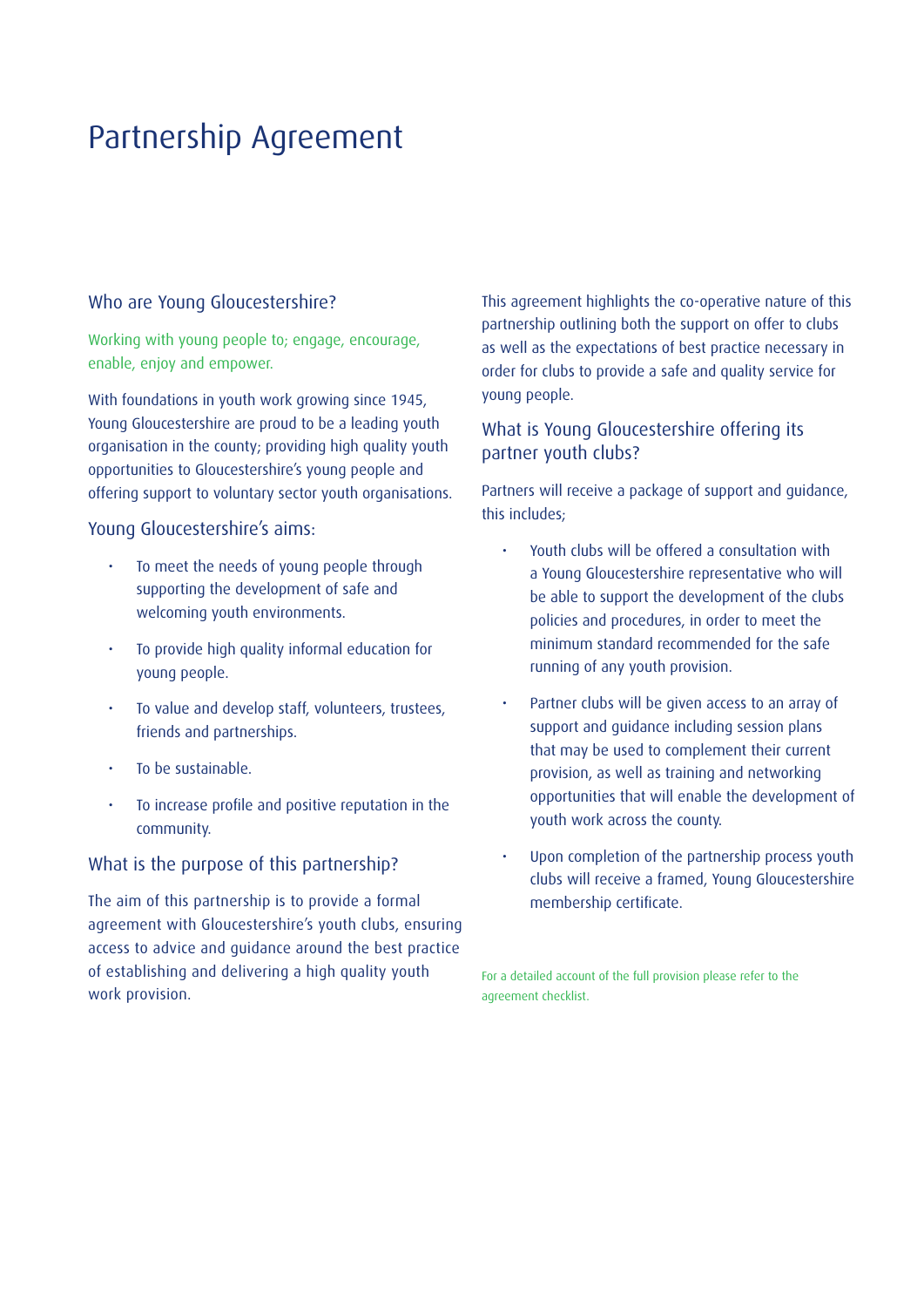

## Becoming a Partner Youth Club

#### Agreement Checklist

Young Gloucestershire (YG) is committed to;

- Enabling partner clubs to access cheaper insurance premiums through their affiliation to YG.
- Providing CRB checks for partner youth club volunteers.
- Offering a consultation meeting to establish which policies and procedures the partner club needs to develop and where appropriate providing a template for these policies.
- Providing partner clubs with a USB of resources and information to support the development of their club.
- Providing an out of hours support number to offer advice and guidance to clubs regarding safeguarding issues. (Tel: 07414931730 available 9am – 10pm mon-fri).
- Hosting a yearly best practice networking event.
- Providing free or affordable training opportunities.
- Organising discounted county wide field trips.
- Subsidising the cost of providing trained youth workers to deliver issue based or activity specific youth work sessions.
- Providing access to a bank of 'off the shelf' session ideas with new and innovative activities to support the clubs work with young people.
- Keeping partners updated with information relating to the sector, developments within YG and additional opportunities available for clubs through a bi-annual e-newsletter and monthly e-notes.
- Passing on details of national initiatives or opportunities for the development of young people.

#### Insert name of club here

#### is committed to;

- Encouraging basic youth work training for volunteers.
- Supporting staff/volunteers to attend a minimum of one YG event or training session per year.
- Providing YG with a named contact and email address for correspondence and to circulate any information received from YG to young people as appropriate.
- Informing YG of any changes to the clubs staffing, venue or times of delivery.
- Ensuring the completion of CRB paper work for all staff/volunteers.
- Keeping accurate records of young peoples' data including: parental consent forms, photo consent and attendance figures. (Templates for standard forms will be provided by YG).
- Providing YG with yearly attendance figures when requested.